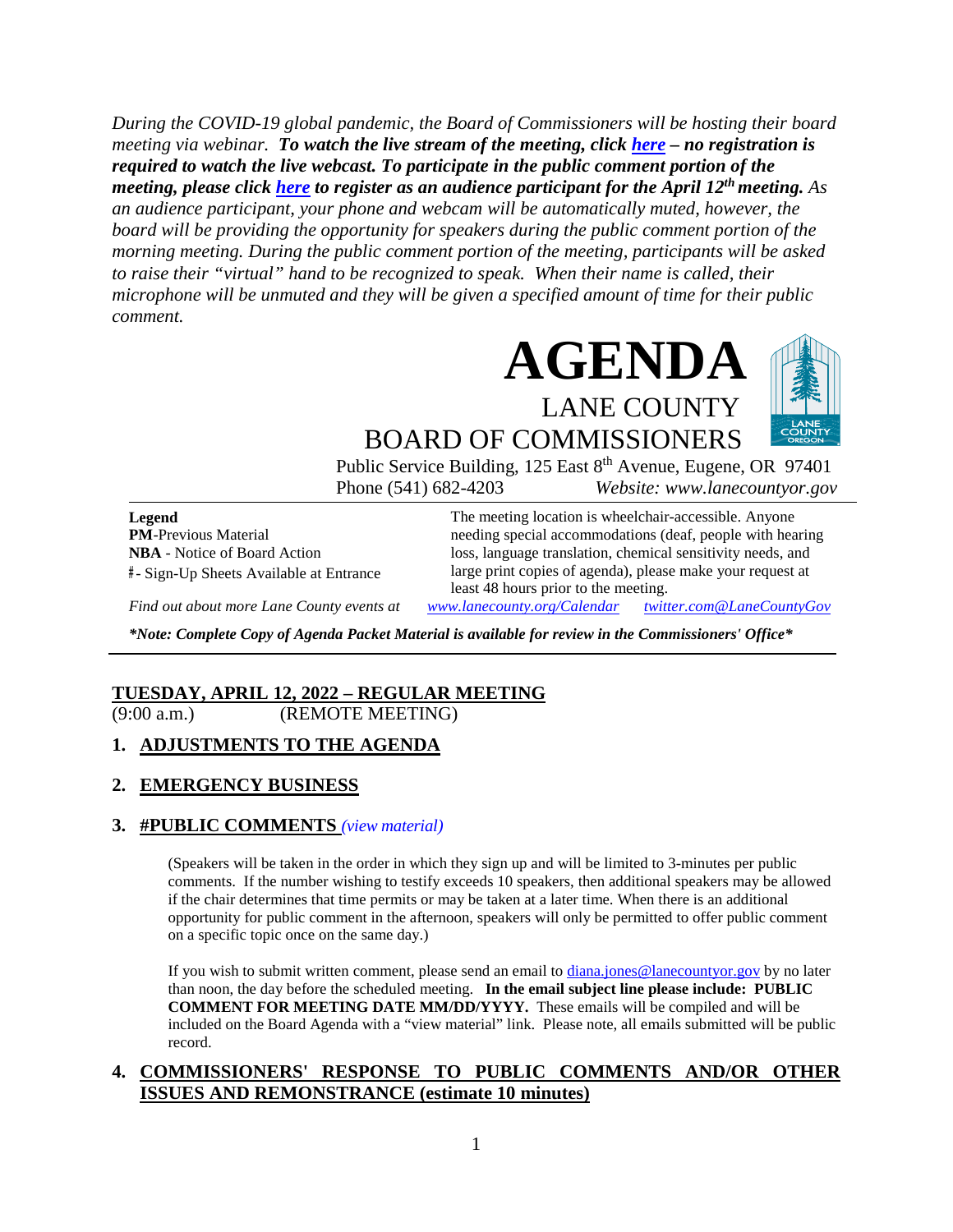## **5. CONSENT CALENDAR**

(All items listed here are considered to be routine by the Board of Commissioners and will be enacted by one motion in the form listed below. There will be no separate discussion of these items. If discussion is desired, that item will be removed from the Consent Calendar and will be considered separately.)

BEGINNING OF CONSENT CALENDAR \* \* \* \* (estimate 2 minutes)

#### A. COUNTY ADMINISTRATION

- Approval of minutes: 4/5/2022 *(view [material\)](http://www.lanecountyor.gov/UserFiles/Servers/Server_3585797/File/Government/BCC/2022/2022_AGENDAS/041222agenda/T.5.A.1.pdf)*
- B. HUMAN RESOURCES
	- 1) ORDER 22-04-12-01/ In the Matter of Awarding the Contract for a New Learning Management System to SumTotal Systems, LLC and Delegating Authority to the County Administrator to Sign the Agreement. (Alana Holmes, Director) *(view [material\)](http://www.lanecountyor.gov/UserFiles/Servers/Server_3585797/File/Government/BCC/2022/2022_AGENDAS/041222agenda/T.5.B.1.pdf)*

#### END OF CONSENT CALENDAR \* \* \* \*

## **6. PUBLIC WORKS**

- A. DISCUSSION/ Monthly Holiday Farm Fire Update. (Matt McRae, Program Manager) (30 minutes [10/20]) *(view [material\)](http://www.lanecountyor.gov/UserFiles/Servers/Server_3585797/File/Government/BCC/2022/2022_AGENDAS/041222agenda/T.6.A.pdf)*
- B. ORDER AND RESOLUTION 22-04-12-03/ In the Matter of Approving the Climate Action Plan Phase 2: Community Greenhouse Gas Mitigation Action Plan. (PM & NBA 2/4/2020, 10/20/2020, 12/8/2020, 12/7/2021, 1/25/2022) (Dan Hurley, Director, Mark Nystrom, Lane County Climate Strategist)(estimate 30 minutes [10/20]) *(view [material\)](http://www.lanecountyor.gov/UserFiles/Servers/Server_3585797/File/Government/BCC/2022/2022_AGENDAS/041222agenda/T.6.B.pdf)*

#### **Recess**

## **TUESDAY, APRIL 12, 2022 – JOINT MEETING: BOARD OF HEALTH / BOARD OF COMMISSIONERS**

(Following Board of Commissioners Meeting) (REMOTE)

## **1. ADJUSTMENTS TO THE AGENDA**

## **2. PUBLIC WORKS**

A. DISCUSSION/ In the Matter of the Lane County 2021 Integrated Vegetation Management Program Annual Report. (PM & NBA 7/26/2016) (Melanie O'Hara, Natural Resource Specialist, Road Maintenance Division)(estimate 30 minutes [15/15]) *(view [material\)](http://www.lanecountyor.gov/UserFiles/Servers/Server_3585797/File/Government/BCC/2022/2022_AGENDAS/041222agenda/T.2.A.pdf)*

#### **Adjourn**

## **7. HUMAN RESOURCES**

A. ORDER 22-04-12-02/ In the Matter of Approving a Market Adjustment for the County Administrator. (Alana Holmes, Director) (estimate 10 minutes [5/5]) *(view [material\)](http://www.lanecountyor.gov/UserFiles/Servers/Server_3585797/File/Government/BCC/2022/2022_AGENDAS/041222agenda/T.7.A.pdf)*

## **8. COUNTY COUNSEL**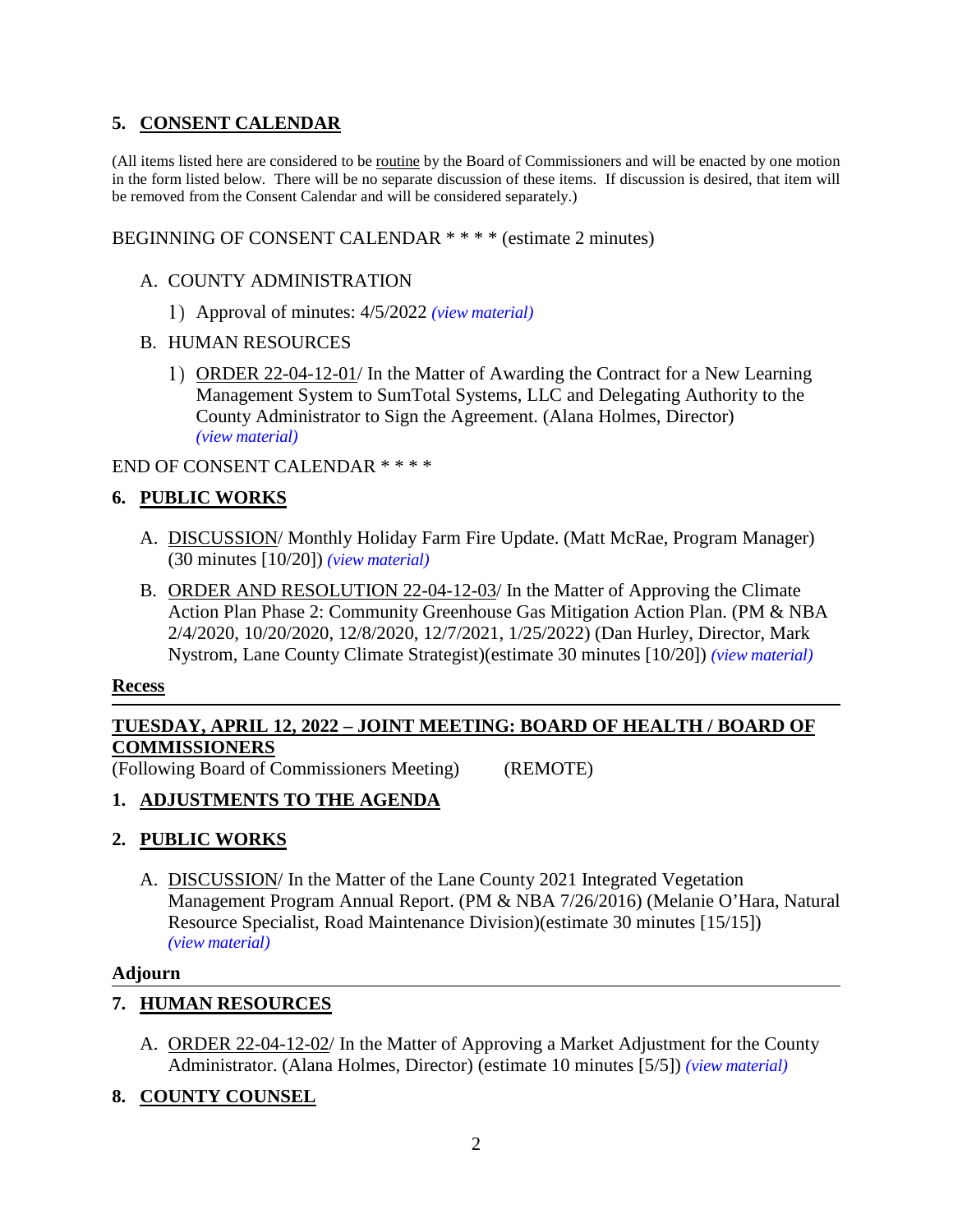#### A. Announcements

## **9. COUNTY ADMINISTRATION**

- A. Announcements
- B. ORDER 22-04-12-04/ In the Matter of Adopting Refinements to the Community Benefits Bidding Program for Capital Building Construction Projects. (Shawn Waite, Facilities and Capital Planning Manager; Clay Stillwell, Procurement Manager) (estimate 20 minutes [10/10]) *(view [material\)](http://www.lanecountyor.gov/UserFiles/Servers/Server_3585797/File/Government/BCC/2022/2022_AGENDAS/041222agenda/T.9.B.pdf)*

## **10. EXECUTIVE SESSION as per ORS 192.660**  (Remote Meeting)

## **11. OTHER BUSINESS**

## **12. Recess**

*During the COVID-19 global pandemic, the Board of Commissioners will be hosting their board meeting via webinar. To watch the live stream of the meeting, click [here](https://lanecounty.org/cms/One.aspx?portalId=3585881&pageId=7842434) – no registration is required to watch the live webcast.* 

# **TUESDAY, APRIL 12, 2022 – REGULAR MEETING**

(1:30 p.m.) (REMOTE MEETING)

# **13. PUBLIC WORKS**

- A. ORDER 22-04-12-05/ In the Matter of Raising Disposal Fees for Lane County Solid Waste Services, Effective July 1, 2022. (Jeff Orlandini, Waste Management Division Manager)(estimate 15 minutes [5/10]) *(view [material\)](http://www.lanecountyor.gov/UserFiles/Servers/Server_3585797/File/Government/BCC/2022/2022_AGENDAS/041222agenda/T.13.A.pdf)*
- B. WORK SESSION AND FIRST READING AND SETTING THE SECOND READING AND PUBLIC HEARING/ ORDINANCE NO. 22-03/ In the Matter of Amending Lane Code Chapter 10.600 to Co-Adopt Amendments to Incorporate Changes in State Law and Modernize the Springfield Development Code for the Urbanizing Area Between the City Limits and Urban Growth Boundary of the City of Springfield and Adopting a Savings and Severability Clause. (File No. 509-PA21-05996) (*Second Reading and Public Hearing, April 25, 7:00 p.m.)* (Lindsey Eichner, Principal Planner; Mark Rust, AICP, Current Planning Supervisor, City of Springfield)(estimate 60 minutes [30/30]) *(view [material\)](http://www.lanecountyor.gov/UserFiles/Servers/Server_3585797/File/Government/BCC/2022/2022_AGENDAS/041222agenda/T.13.B.pdf)*

# **14. COMMISSIONERS' BUSINESS**

- A. Announcements
- **B.** Future Board Assignment Requests

# **15. REVIEW ASSIGNMENTS**

# **16. EXECUTIVE SESSION as per ORS 192.660**

(Remote Meeting)

# **17. OTHER BUSINESS**